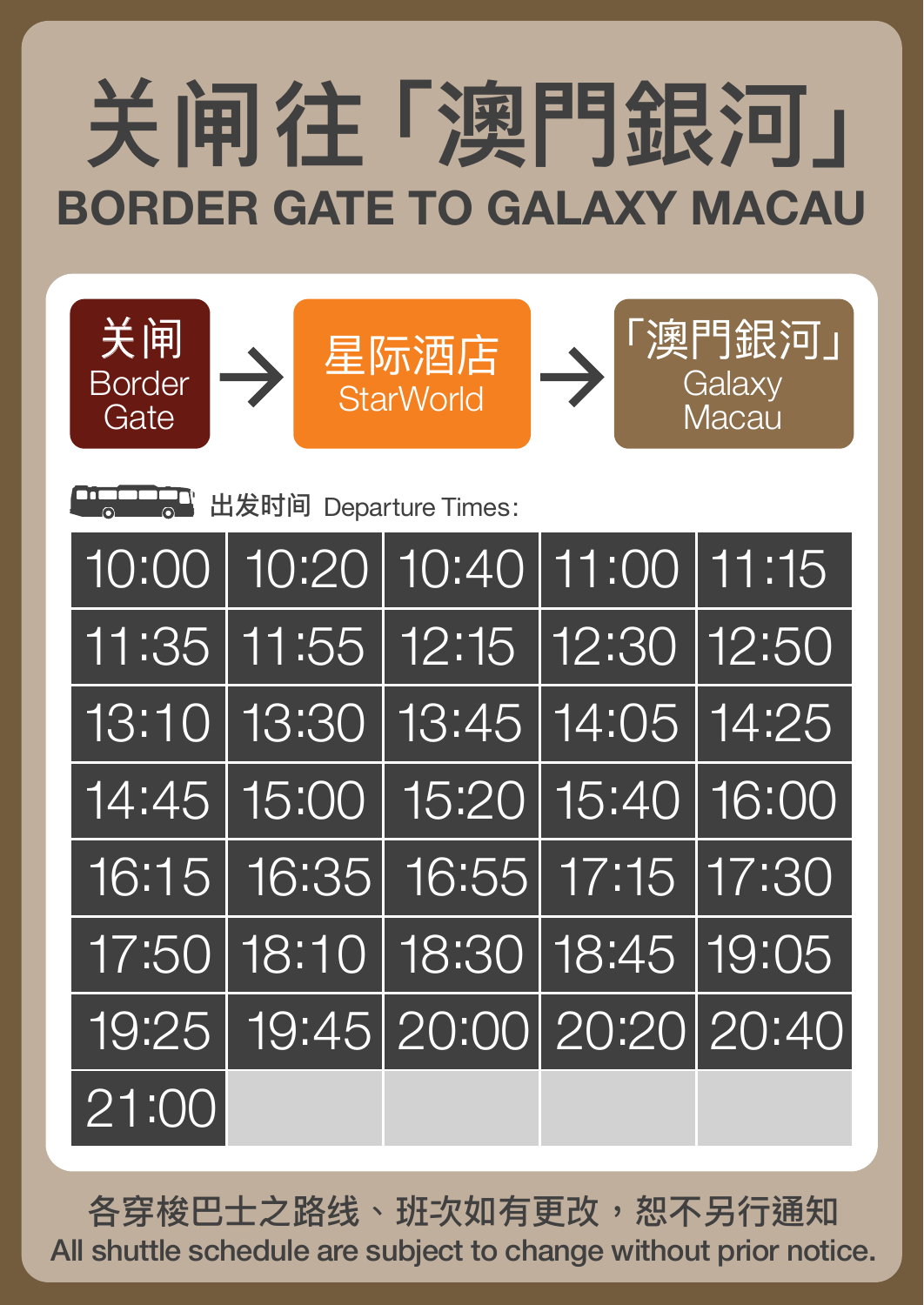# **GALAXY MACAU TO BORDER GATE**  「澳門銀河」往关闸

|       |  |                               | $10:00$ 10:20 10:35 10:55 11:15       |
|-------|--|-------------------------------|---------------------------------------|
|       |  | 11:35 11:50 12:10 12:30 12:50 |                                       |
|       |  |                               | 13:05   13:25   13:45   14:05   14:20 |
|       |  |                               | 14:40 15:00 15:20 15:35 15:55         |
|       |  |                               | 16:15   16:35   16:50   17:10   17:30 |
|       |  |                               | $17:50$ 18:05 18:25 18:45 19:05       |
|       |  |                               | 19:20   19:40   20:00   20:20   20:35 |
| 21:00 |  |                               |                                       |



**BLIDET** 出发时间 Departure Times: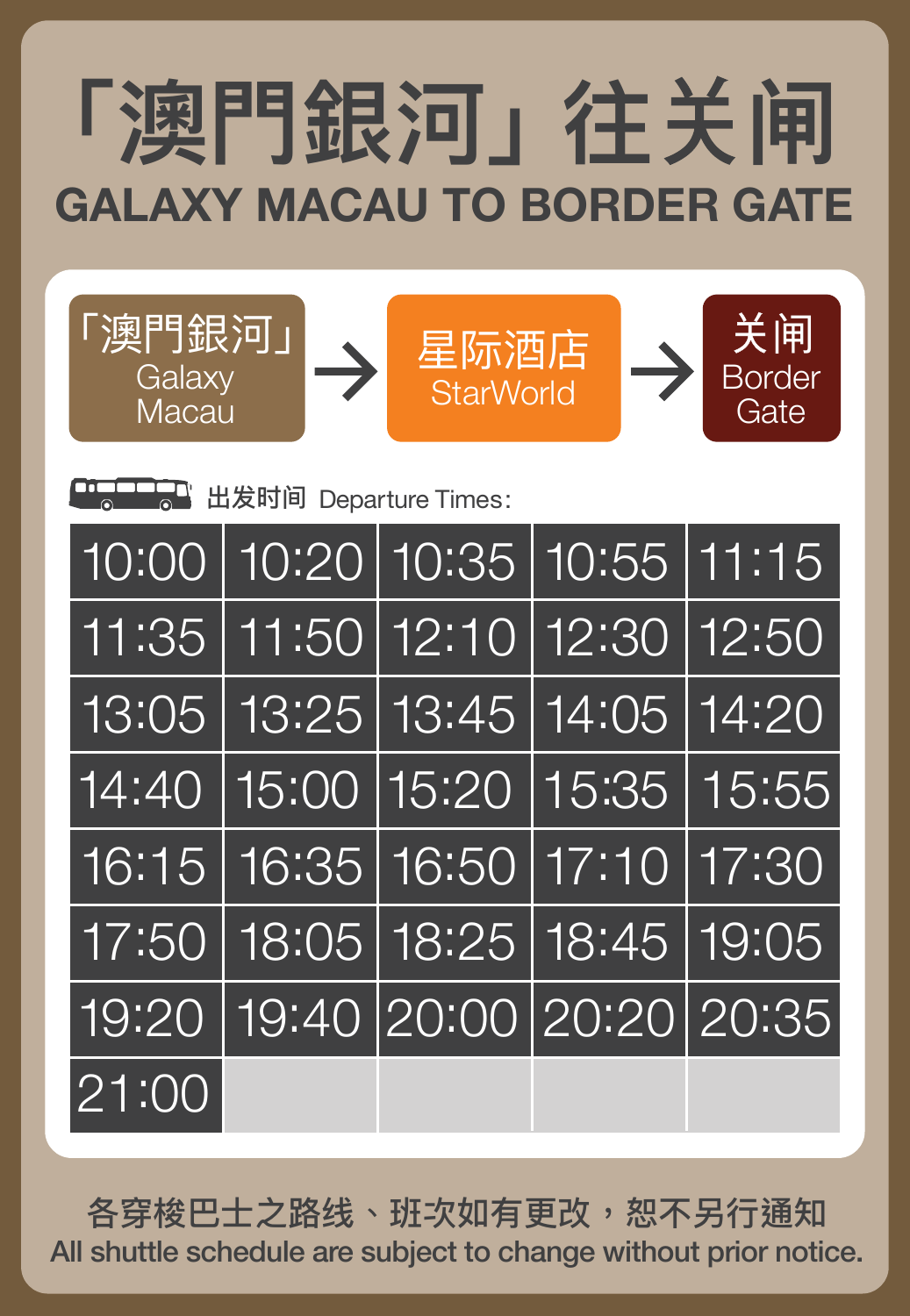### 11:00 11:30 12:00 12:30





**TIMETTERT** 出发时间 Departure Times:

## **HENGQIN PORT TO GALAXY MACAU 橫琴口岸往 「澳門銀河」**